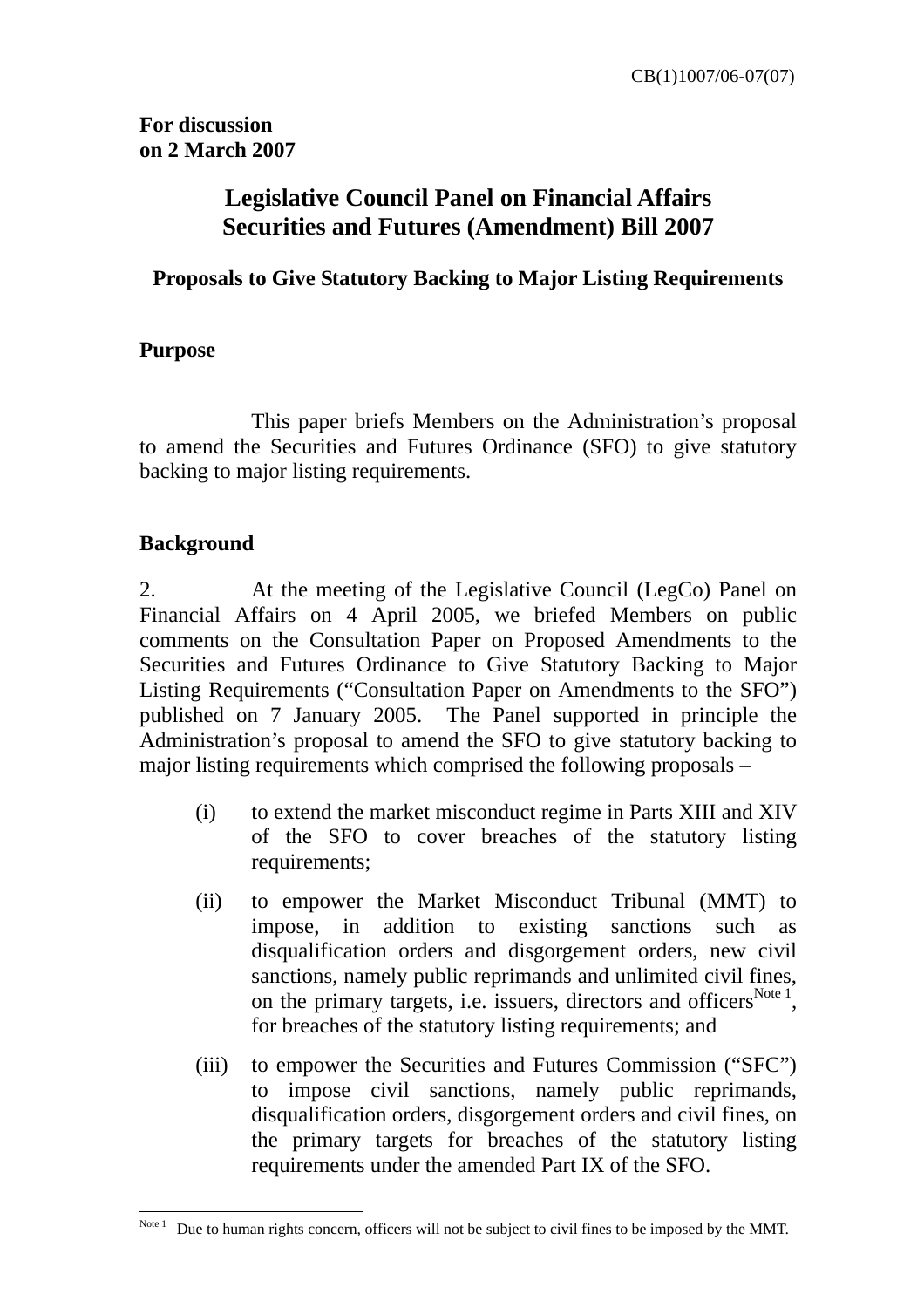3. Apart from the above proposals, there are a few outstanding issues that require further consideration. The views expressed and our responses are summarized in the following paragraphs.

## **Public Comments on the Outstanding Issues and the Response of the Administration and the SFC**

## *(A) Statutory Listing Rules – Legislative Approach*

#### Market Comments

4. In conjunction with the Government's Consultation Paper on Amendments to SFO which sought to provide a sanctioning framework to deal with breaches of statutory listing requirements, the SFC published the Consultation Paper on Proposed Amendments to the Securities and Futures (Stock Market Listing) Rules ("Consultation paper on Amendments to SFSMLR") in January 2005. The Consultation Paper on Amendments to SFSMLR proposed to codify the more important listing requirements by incorporating the detailed provisions in the existing Stock Exchange of Hong Kong (SEHK)'s Listing Rules into the subsidiary legislation to be made by the SFC.

5. Some respondents had reservations about the proposal for replicating the detailed SEHK Listing Rules in the subsidiary legislation on the ground that it might reduce flexibility and hence hinder expeditious administration of the rules in response to market needs. There were also concerns that the proposed statutory listing rules were unduly detailed and hence a breach of minor detailed requirements in the rules might attract severe statutory sanctions.

6. Apart from the concerns about the content of the proposed statutory listing rules, there were calls for additional checks and balances on the SFC should the regulator be empowered to make statutory listing rules by way of subsidiary legislation. This concern was prompted by the fact that under the proposal, a breach of the statutory listing requirements might attract heavy sanctions including substantial fines under the civil regime or even imprisonment under the criminal regime. Moreover, there were questions as to whether the SFC as the law enforcement agency to enforce the statutory listing rules should also be empowered to make such rules by way of subsidiary legislation.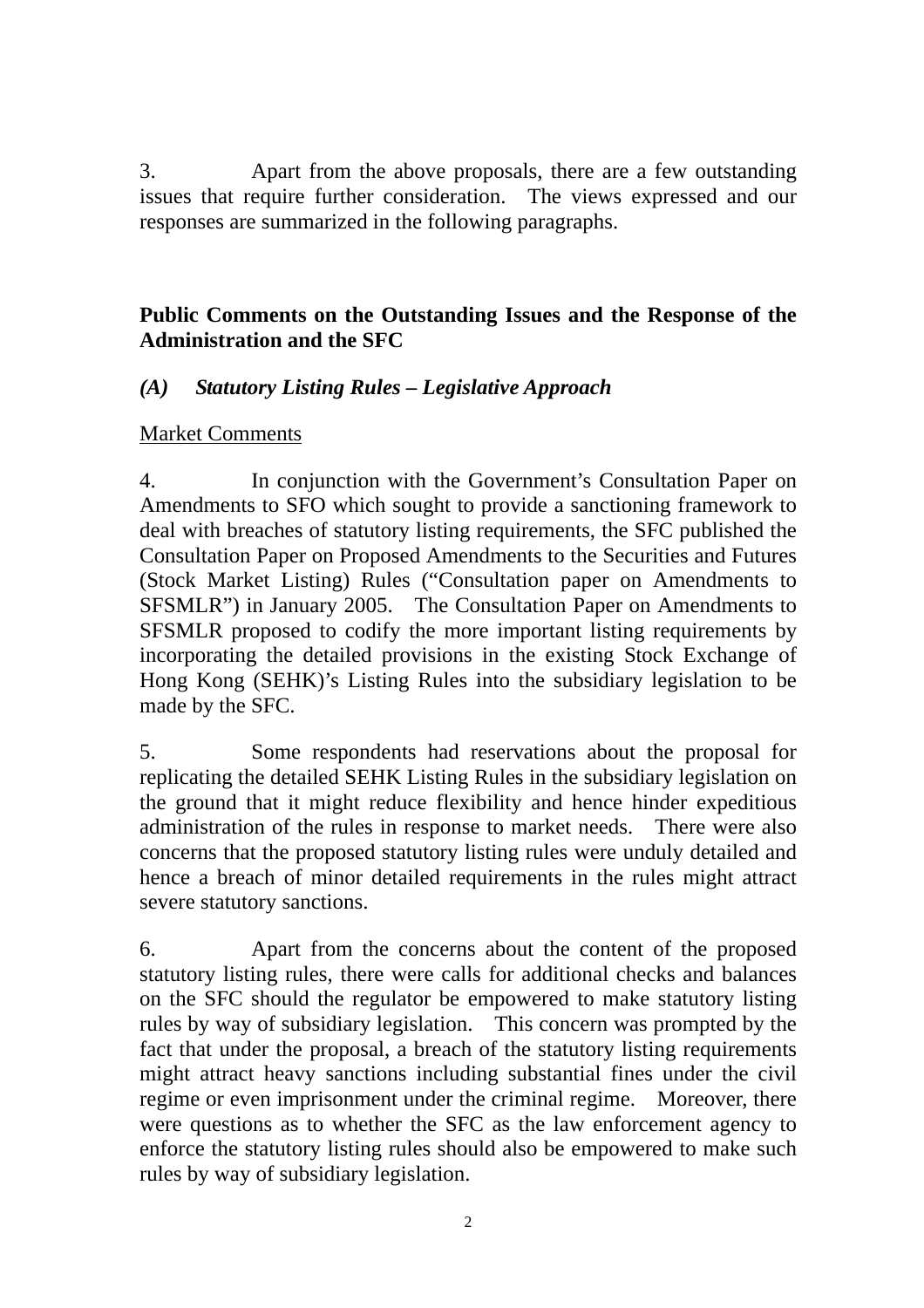# Current Proposal

7. To address these concerns, the Government and the SFC have come up with a new legislative approach in relation to the statutory listing requirements. Under the new legislative approach, the statutory listing requirements will comprise a set of general principles to be prescribed in the SFO. These principles would represent fundamental obligations of listed corporations. They would be based on the existing requirements provided for in the SEHK's Listing Rules and similar general principles in other leading jurisdictions such as the UK or international organizations such as the International Organisation of Securities Commissions (IOSCO). Breaches of these general principles will be regarded as market misconduct which may be subject to SFC disciplinary action, sanction by the MMT, or criminal prosecution.

8. The general principles will be supported by provisions in a new schedule to the SFO which will set out the factors for the SFC/MMT/court to consider when determining whether there is a breach of general principles. A breach of the schedule provisions would not be regarded as market misconduct by itself, but will be a factor to be taken into consideration when determining whether these is a breach of the general principles, and will be admissible as evidence in enforcement procedures or civil/criminal proceedings.

9. To assist compliance with the statutory provisions, the SFC will promulgate a non-statutory listing code to provide guidance for the market on how the statutory listing requirements are to be interpreted and complied with. Breaches of the code are not a breach of the law but may be taken as evidence in enforcement procedures or civil/criminal proceedings.

10. The new approach which comprises general principles supported by a set of factors for consideration and a listing code to be promulgated by the SFC seeks to strike an appropriate balance between certainty and flexibility. Under the new proposal, the statutory listing requirements will be set out in the primary law in the form of general principles. The question as to whether the SFC as the law enforcement agency should be empowered to make statutory listing rules by way of subsidiary legislation will not arise. The new legislative approach which focuses on the general principles instead of the technical requirements also addresses the concerns expressed that minor breaches could potentially attract severe statutory sanctions which would be contrary to the purpose of this legislative exercise.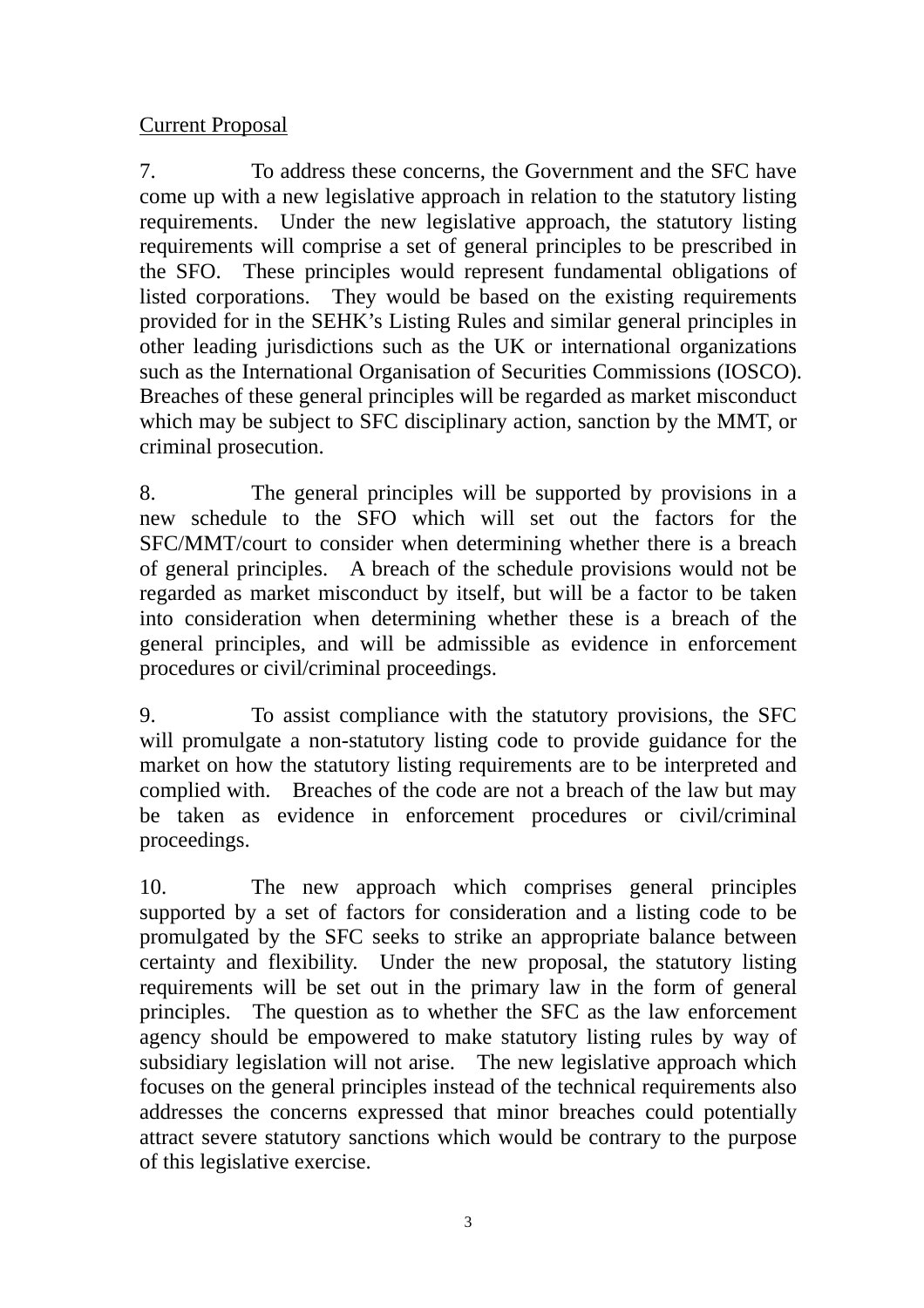# *(B) SFC's Fining Power*

## Market Comments

11. At the meeting on 4 April 2005, we consulted Members on the proposal for empowering the SFC to impose civil fines on issuers and directors for breaches of statutory listing requirements, and the maximum level of civil fines that might be imposed by the SFC. In response to Members' comments, we undertook to consider the views expressed by the relevant parties carefully before finalising the Administration's proposal.

## Current Proposal

12. According to the SFC's proposal, the maximum level of fines that the SFC may impose on issuers and directors should be pitched at \$10 million which will align with the SFC's current power to impose a fine of up to \$10 million on regulated persons. They believe that the differentiation between this \$10 million limit for the SFC and the unlimited fining power proposed for the MMT would produce a balanced and effective sanctioning regime.

13. We believe that the proposal for empowering the SFC to impose a fine of up to \$10 million is appropriate on the basis of the following considerations –

- (i) Section 194 of the SFO empowers the SFC to impose a fine on a regulated person up to \$10 million or three times the amount of profit gained or loss avoided whichever is higher where a regulated person is guilty of misconduct or is not fit and proper. The proposed fining limit of \$10 million by the SFC on listed issuers and directors would be on a par with the fining limit applicable to the fines imposed by the SFC on regulated persons.
- (ii) Under the new proposal, the obligations of listed issuers and directors would be clearly stipulated in the primary law (i.e. SFO) instead of subsidiary legislation to be made by the SFC following negative vetting by the legislature. This legislative approach would give the market more certainty about the content of the statutory listing requirements applicable to listed corporations and their management.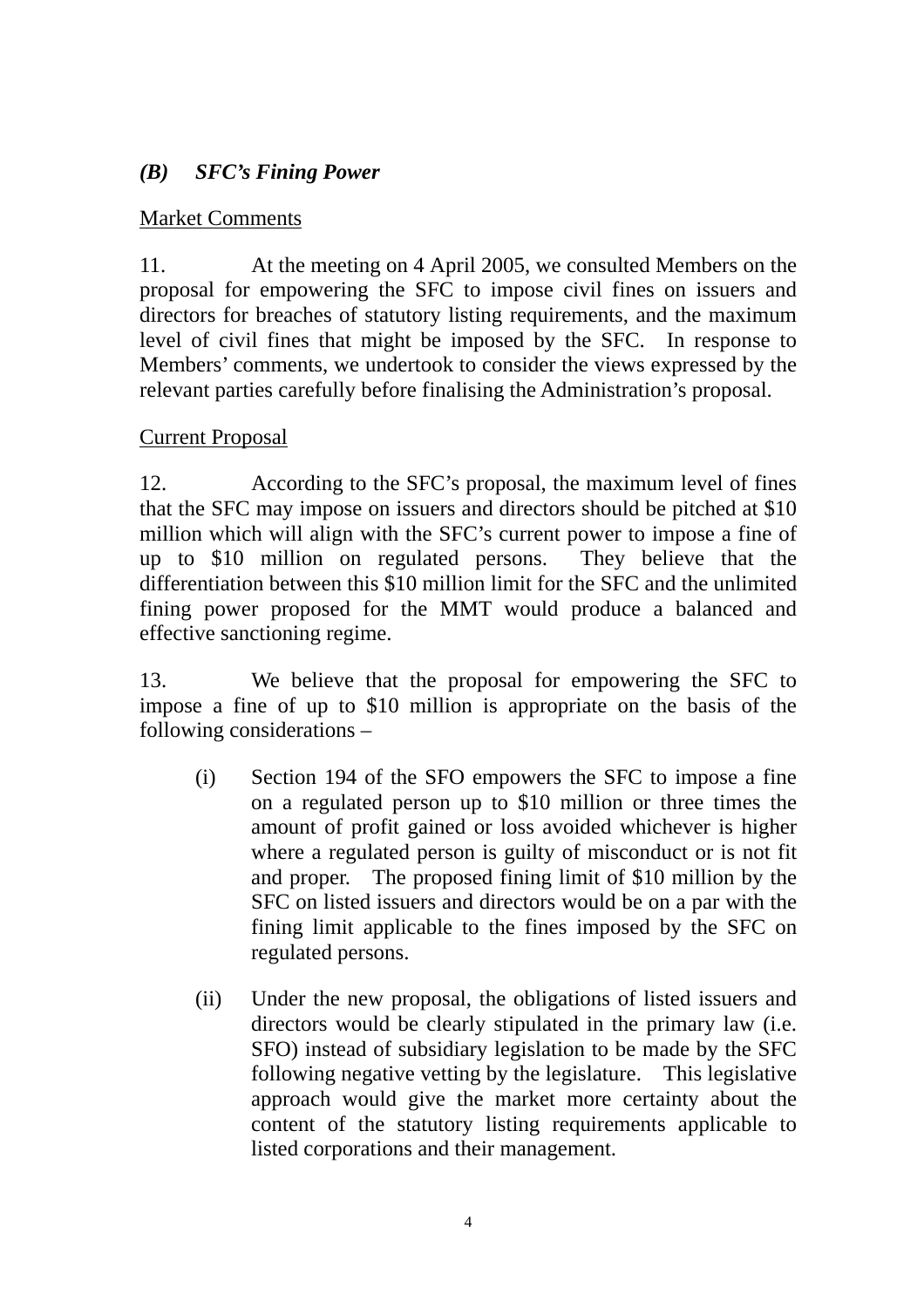(iii) The primary law would set out the factors that the SFC has to consider before imposing fines on listed corporations and their directors, e.g. whether a person to be fined is an individual or a corporation, and the individual/corporation's financial resources.<sup>Note 2</sup>

## *(C) Checks and Balances on the SFC's New Disciplinary Powers*

## Market Comments

14. We noted in the Panel meeting on 4 April 2005<sup>Note 3</sup> that there was general support for the proposal to establish a committee comprised of the SFC and independent members to deal with the SFC's disciplinary decisions relating to listing to allay any remaining concern that the SFC would become the investigator, the prosecutor, and the judge in respect of enforcement actions against listed corporations and their management. In this context, we have invited the SFC to actively consider this proposal or any other measures that can effectively enhance the checks and balances on the SFC's new regulatory responsibilities relating to listing.

#### Current Proposal

15. The SFC has reviewed international practice in this area, and as a result proposes to address any such remaining concerns by separating the decision-maker from the enforcement team. This involves the establishment of a panel of full time decision-makers employed by the SFC to make enforcement decisions in relation to breaches of statutory listing requirements. Under the SFC's proposal, the panel of decision makers would comprise senior staff e.g. experienced lawyers, regulators, tribunal members, etc. They would be functionally separate from the SFC operational divisions including Enforcement Division, and would report directly to the Chief Executive Officer of the SFC, instead of the Executive Director (Enforcement). The Administration agrees that the SFC's proposal could help ensure the independence of the decision-maker from the investigation team by setting up an internal Chinese wall between the investigators and the decision makers. This will also alleviate the concern expressed that the same group of SFC executives would play the dual roles of an investigator and the judge at the same time.

 $\overline{a}$ 

<sup>&</sup>lt;sup>Note 2</sup> See paragraph 20 of LC Paper No. CB (1)1160/04-05(04).<br><sup>Note 3</sup> See paragraphs 25 and 26 of LC Paper No. CB(1)1160/04-05(04).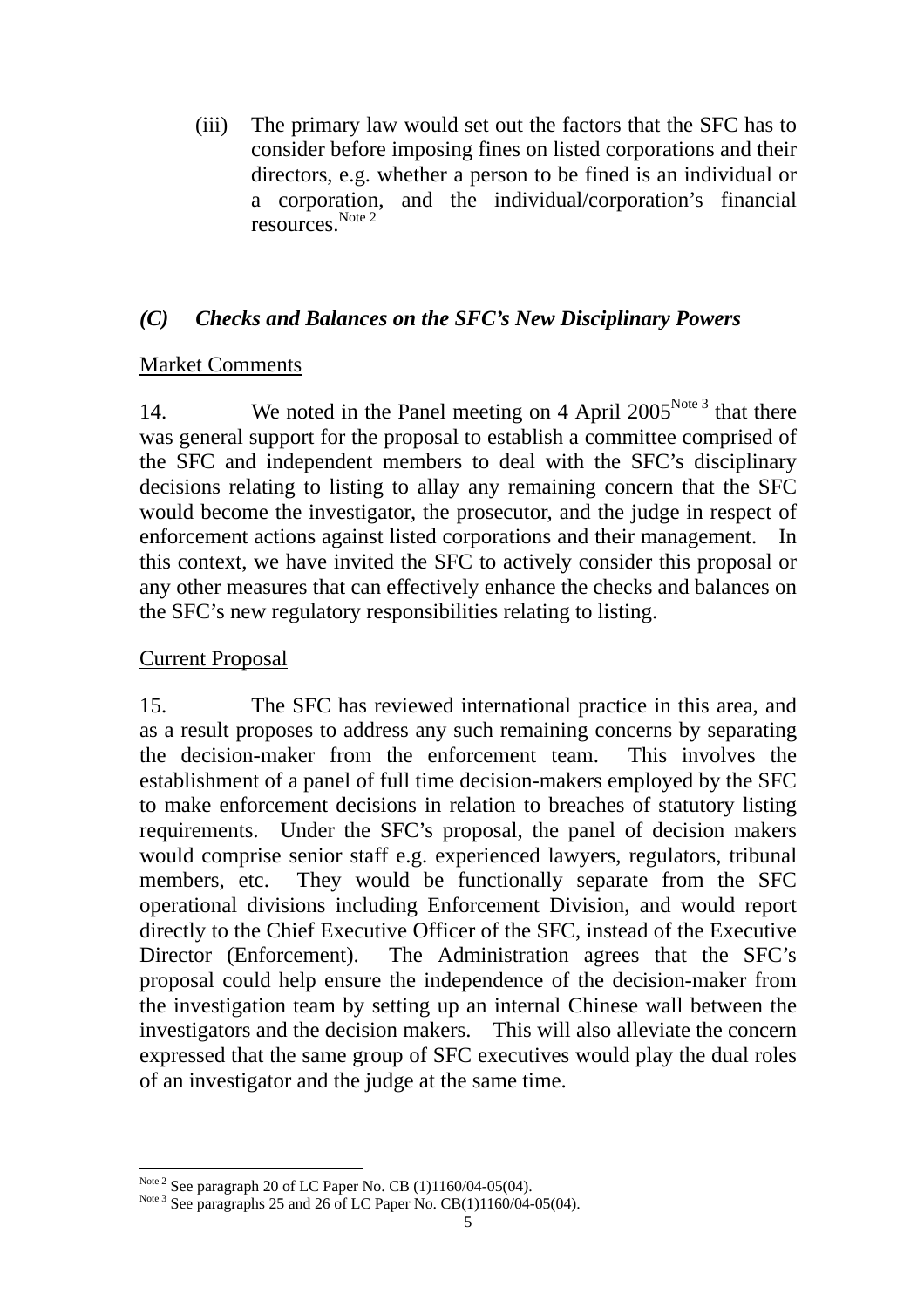# *(D) Administration of the New Regime*

## Market Comments

16. We noted the market's concern about the division of responsibilities between the SFC and the SEHK under the new regime.<sup>Note 4</sup> Though this issue is not necessarily related to the content of the Securities and Futures (Amendment) Bill proposed by the Administration, we would like to set out below the SFC response to the market's concern to facilitate members' consideration of the Administration's legislative proposal.

## Response from the SFC

17. The SFC has discussed with market practitioners as well as investor representatives on issues relating to the responsibilities of the SFC and the SEHK under the new regime. Most respondents pointed out that the new regime should –

- (i) avoid dual regulation to minimize the possibility of conflicting decisions between two regulators and compliance costs;
- (ii) ensure certainty and clarity so that issuers would know whether they should deal with the SFC or the SEHK; and
- (iii) ensure that the SEHK's existing practice of interpreting the listing requirements will continue into the new regime to provide a smooth transition.

18. To facilitate the implementation of the new regime, the Administration, the SFC and the SEHK would work out an agreed approach on the basis of the above principles before the commencement of the Securities and Futures (Amendment) Bill. Our aim is to arrive at a mechanism agreed with the SFC and the SEHK, and to explain clearly to market players the respective responsibilities of the SFC and the SEHK in administering the new regulatory regime which would include the following tasks –

- (i) providing informal consultation for listed corporations;
- (ii) monitoring price and volume movements; and
- (iii) giving formal rulings on compliance with the statutory listing requirements.

 $\overline{a}$ Note 4 See paragraphs  $27 - 29$  in LC Paper No. CB(1)1160/04-05(04).